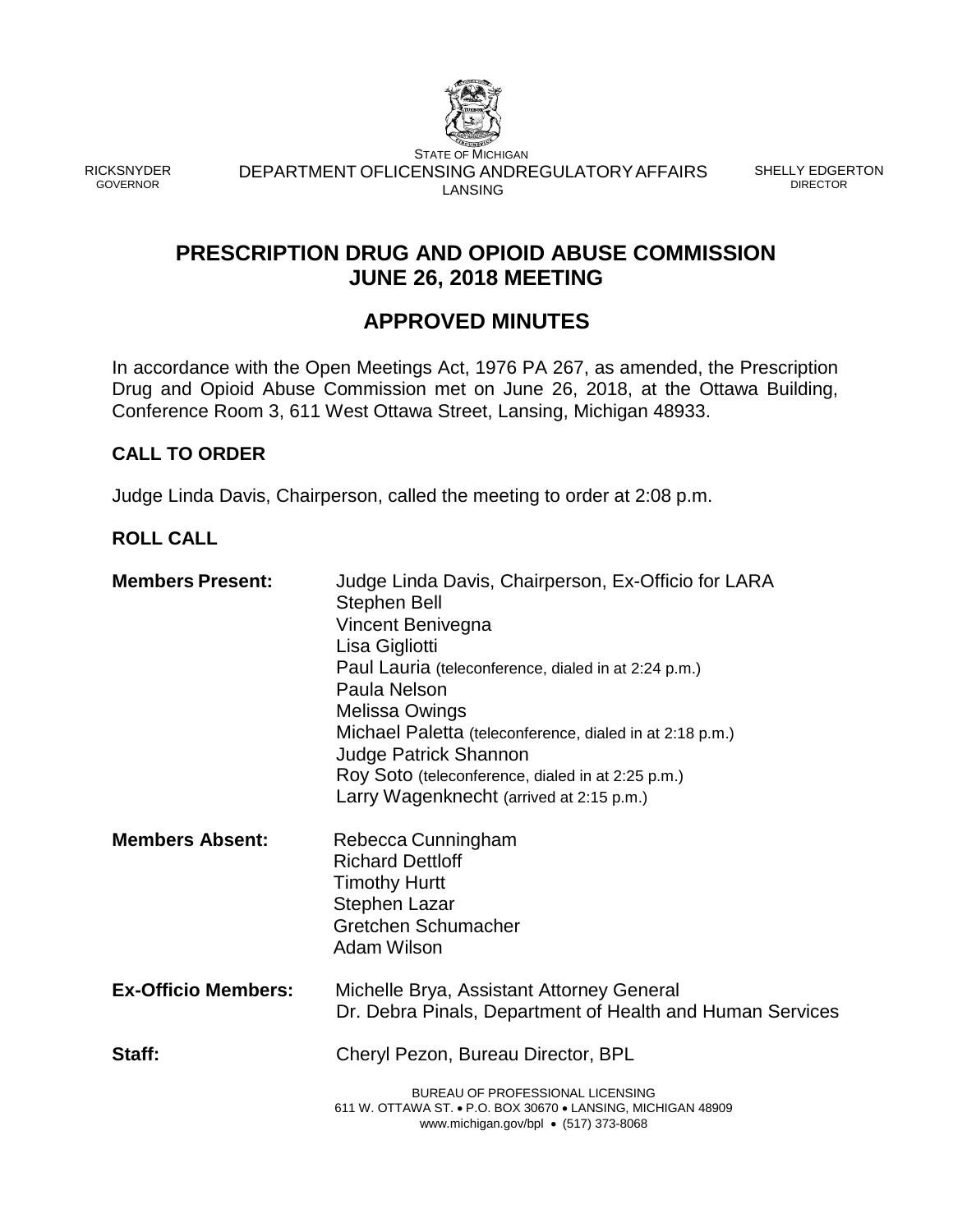Kimmy Catlin, Board Support, Boards and Committees Section Andria Ditschman, Analyst, Boards and Committees Section Weston MacIntosh, Analyst, Boards and Committees Section

## **The Impact of Opioids on Infectious Diseases**

Dr. Eden Wells, Chief Medical Executive, MDHHS, introduced herself to the Commission and presented a PowerPoint entitled "Addressing Infectious Diseases Related to Substance Abuse". (Please see Addendum #1).

The Prevention Subcommittee will discuss preparing a motion for an upcoming meeting to show PDOAC's support for MDHHS's response to infectious diseases related to substance abuse by sending letters to Michigan community leaders.

**ROLL CALL:** Established Quorum

## **APPROVAL OF AGENDA**

MOTION by Bell, seconded by Wagenknecht, to approve the agenda as presented.

A voice vote followed.

MOTION PREVAILED

## **APPROVAL OF MINUTES**

MOTION by Bell, seconded by Benivegna, to approve the minutes from May 24, 2018 as written.

A voice vote followed.

MOTION PREVAILED

## **Action Items – Subcommittee Motions**

## **Michigan Office of Drug Policy**

Motion by Shannon, seconded by Wagenknecht, that after reviewing the Offices of Drug Policy (ODP) in various states, it is recommended that an Office of Drug Policy be created to coordinate, monitor, and disseminate information relating to the variety of state government, law enforcement, health systems, and private organization activities related to prescription drug and opioid abuse in Michigan. The ODP will not supplant any current programs, rather it would serve to prevent duplication of efforts and maximize efficiency. The ODP suggested location is within the Governor's office, where the greatest potential exists for overseeing the development and passage of legislation, coordinating grants, and the generation of funding to increase resources for opioid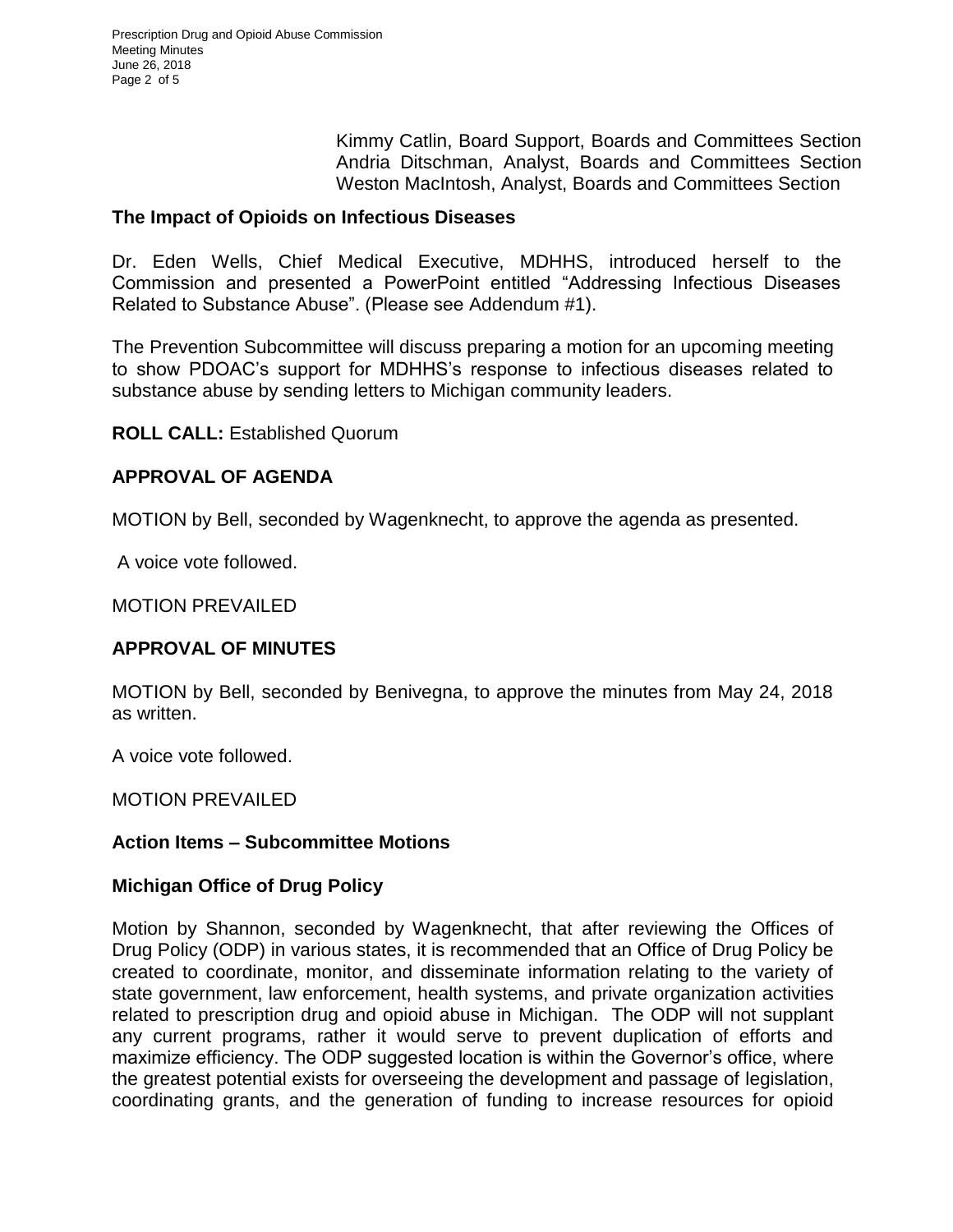Prescription Drug and Opioid Abuse Commission Meeting Minutes June 26, 2018 Page 3 of 5

prevention and recovery.

Discussion was held.

A roll call vote followed: Yeas – Bell, Benivegna, Lauria, Nelson, Owings, Gigliotti, Paletta, Shannon, Soto, Wagenknecht Nays – None

## MOTION PREVAILED

## **Instruction on the Prescription Drug Epidemic and the Connection Between Prescription Opioid Drug Abuse and Addiction to Other Drugs**

MOTION by Gigliotti, seconded by Bell, pursuant to Public Act 254 of 2017, the PDOAC adopts and makes available to the Michigan Department of Education, the Recommendations for Instruction on the Prescription Drug Epidemic and the Connection Between Prescription Opioid Drug Abuse and Addiction to Other Drugs, dated May 13, 2018.

Discussion was held.

A roll call vote followed: Yeas – Bell, Benivegna, Lauria, Nelson, Owings, Gigliotti, Paletta, Shannon, Soto, Wagenknecht Nays – None

## MOTION PREVAILED

## **OLD BUSINESS**

## **Acute Care Opioid Treatment and Prescribing Recommendations for Dental, Emergency Department, and Surgical Department**

MOTION by Shannon, seconded by Nelson, to accept the revised Acute Care Opioid Treatment and Prescribing Recommendations.

Discussion was held.

A roll call vote followed: Yeas – Bell, Benivegna, Lauria, Nelson, Owings, Gigliotti, Paletta, Shannon, Soto, Wagenknecht Nays – None

#### MOTION PREVAILED

## **DHHS Update**

Dr. Pinals informed the Commission that MDHHS is hosting a kickoff meeting to the Opioid Health Home Project on July 30, 2018, in Traverse City. The purpose is to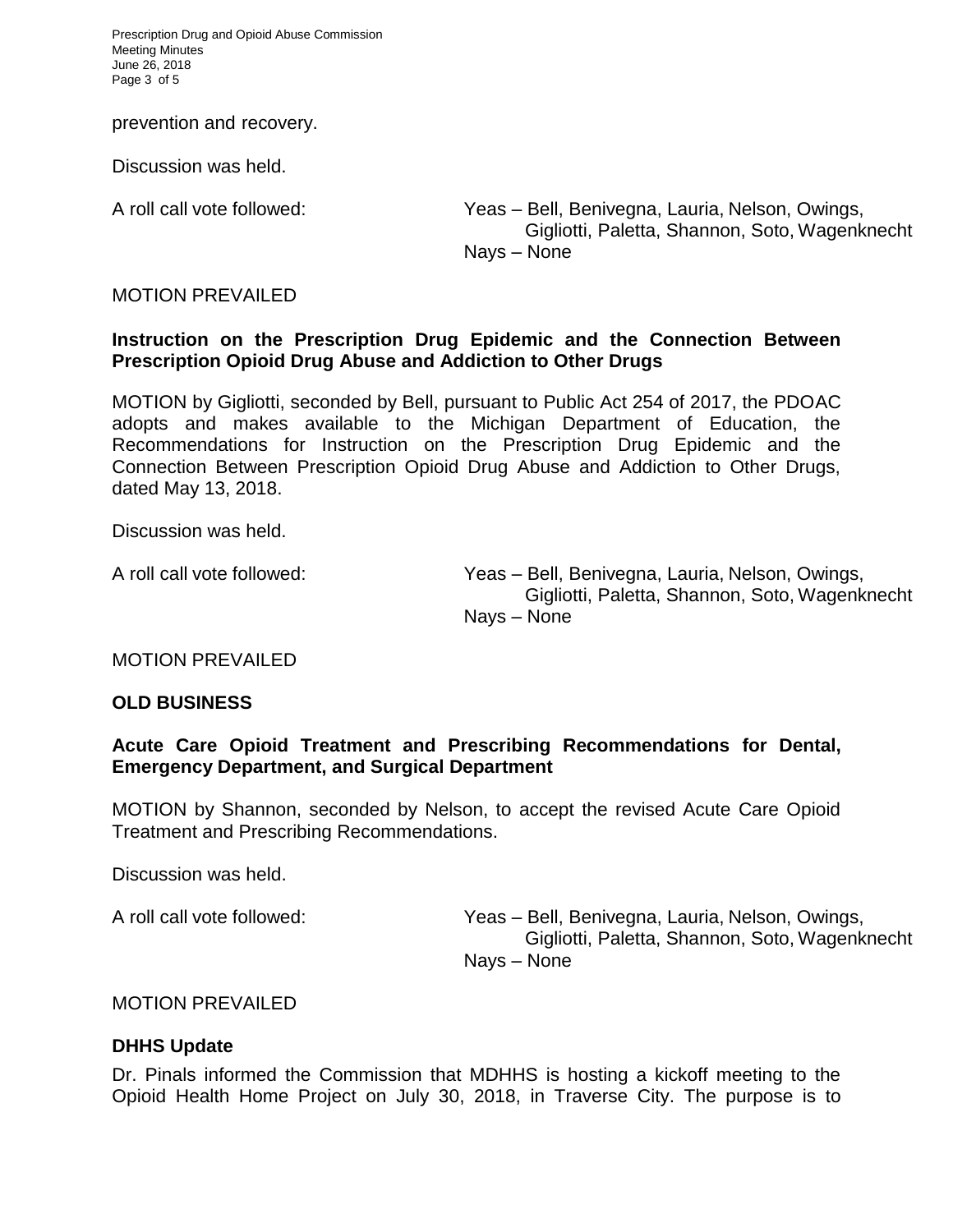Prescription Drug and Opioid Abuse Commission Meeting Minutes June 26, 2018 Page 4 of 5

provide attendees background, process, and purpose of the Opioid Health Home Project.

Dr. Pinals also advised that new federal grant opportunities will be available soon and MDHHS will be working on applications. More details will be provided later.

## **Legislative Update**

None

## **SUBCOMMITTEE REPORTS**

## **Treatment**

MacIntosh announced that Laurie Wesolowicz had resigned from the Commission. He advised that a member of the subcommittee is needed to be the new Treatment Subcommittee chair.

## **Regulation and Enforcement**

None

## **Policy and Outcomes**

The Commission previously voted on the motions from the subcommittee.

## **Prevention**

None

## **CHAIR REPORT**

Judge Davis informed the Commission that she and Judge Shannon attended the Tribal Conference. One hundred people were expected to attend. However, 440 people attended and all twelve tribes were represented.

Judge Davis advised that 400 people are in treatment due to "Hope Not Hand Cuffs".

## **DEPARTMENT UPDATE**

None

## **PUBLIC COMMENT**

None

## **ANNOUNCEMENTS**